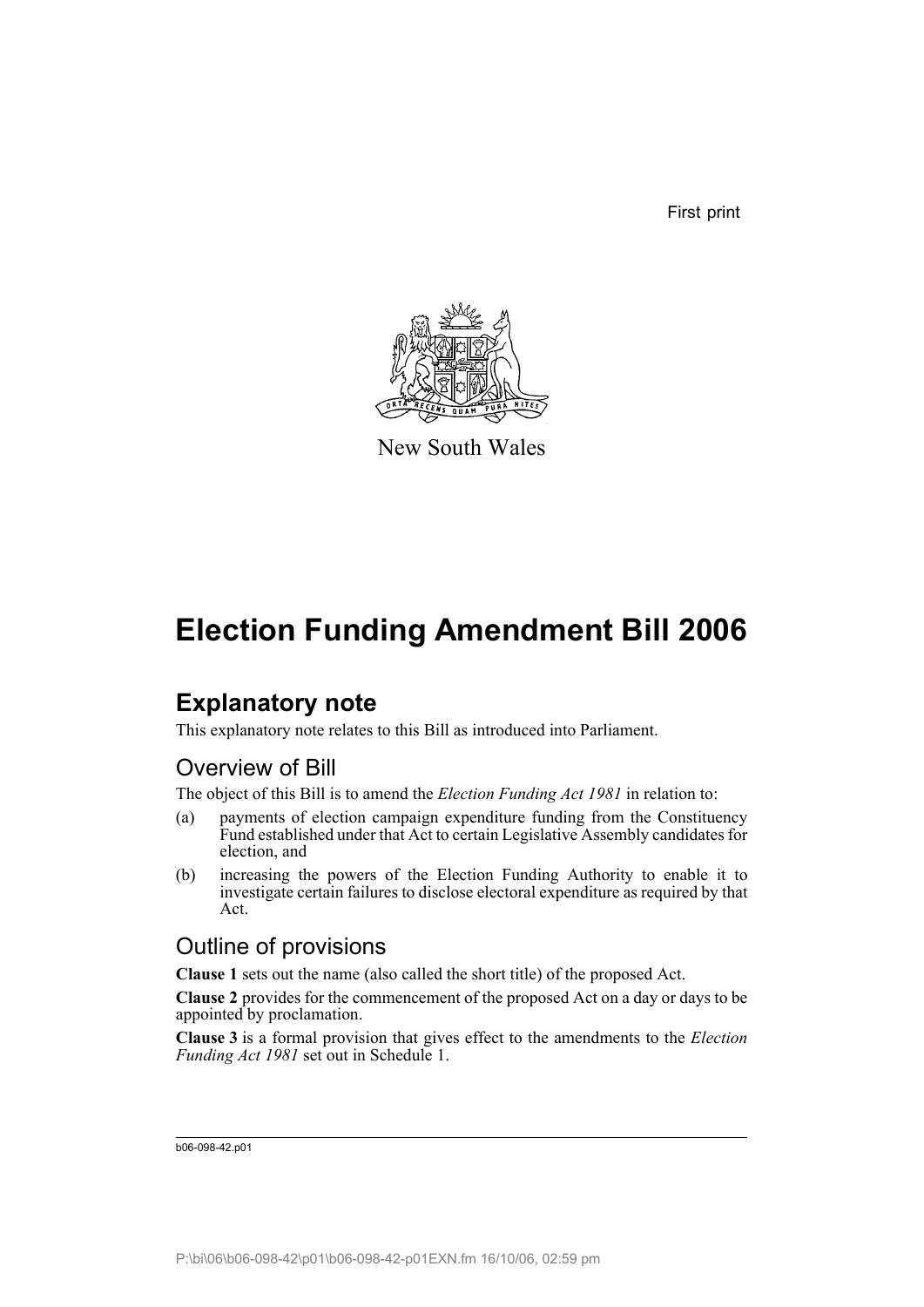Explanatory note

**Clause 4** provides for the repeal of the proposed Act after all the amendments made by the proposed Act have commenced. Once the amendments have commenced the proposed Act will be spent and section 30 of the *Interpretation Act 1987* provides that the repeal of an amending Act does not affect the amendments made by that Act.

#### **Schedule 1 Amendments**

The *Election Funding Act 1981* enables candidates for election to the Legislative Assembly, if eligible, to claim payment for expenditure incurred for election campaign purposes from the Constituency Fund established under that Act. Claims may only be made for such expenditure when it is incurred by the candidate or a person lawfully appointed by the candidate as his or her agent.

**Schedule 1 [1]** inserts proposed section 74 (6) and (7) into the *Election Funding Act 1981* to make it clear that an endorsed candidate of a registered political party at a Legislative Assembly election may claim as electoral expenditure amounts incurred by the political party for the benefit of the candidate, or for the benefit of the candidate and other candidates endorsed by the party, at the election (such as advertising or printing costs) and invoiced by that party to the candidate for payment.

Part 6 of the *Election Funding Act 1981* requires certain political parties, groups, candidates and other persons who incur electoral expenditure to disclose that expenditure to the Election Funding Authority. To enforce compliance with that Act, an authorised member of staff for the Election Funding Authority has, under section 110 of that Act, certain powers of inspection, examination and inquiry in relation to such parties, groups and candidates and agents for such parties, groups and candidates. However, neither the Election Funding Authority nor those authorised staff members have similar powers in relation to other persons.

**Schedule 1 [2]** inserts proposed section 110A into the *Election Funding Act 1981* to provide that if the Election Funding Authority, or an authorised member of staff of the Election Funding Authority, reasonably suspects that a person has failed to lodge a declaration relating to electoral expenditure as required by section 85A of that Act (Obligation of persons (other than parties etc) to make disclosure), the Authority, or the authorised staff member, may require any other person whom the Authority, or the authorised staff member, reasonably suspects may have information regarding that electoral expenditure to give certain information and produce documents in relation to that failed disclosure or the electoral expenditure. It will be an offence, carrying a maximum penalty of 100 penalty units (currently \$11,000) to fail, without reasonable excuse, to comply with such a requirement.

Explanatory note page 2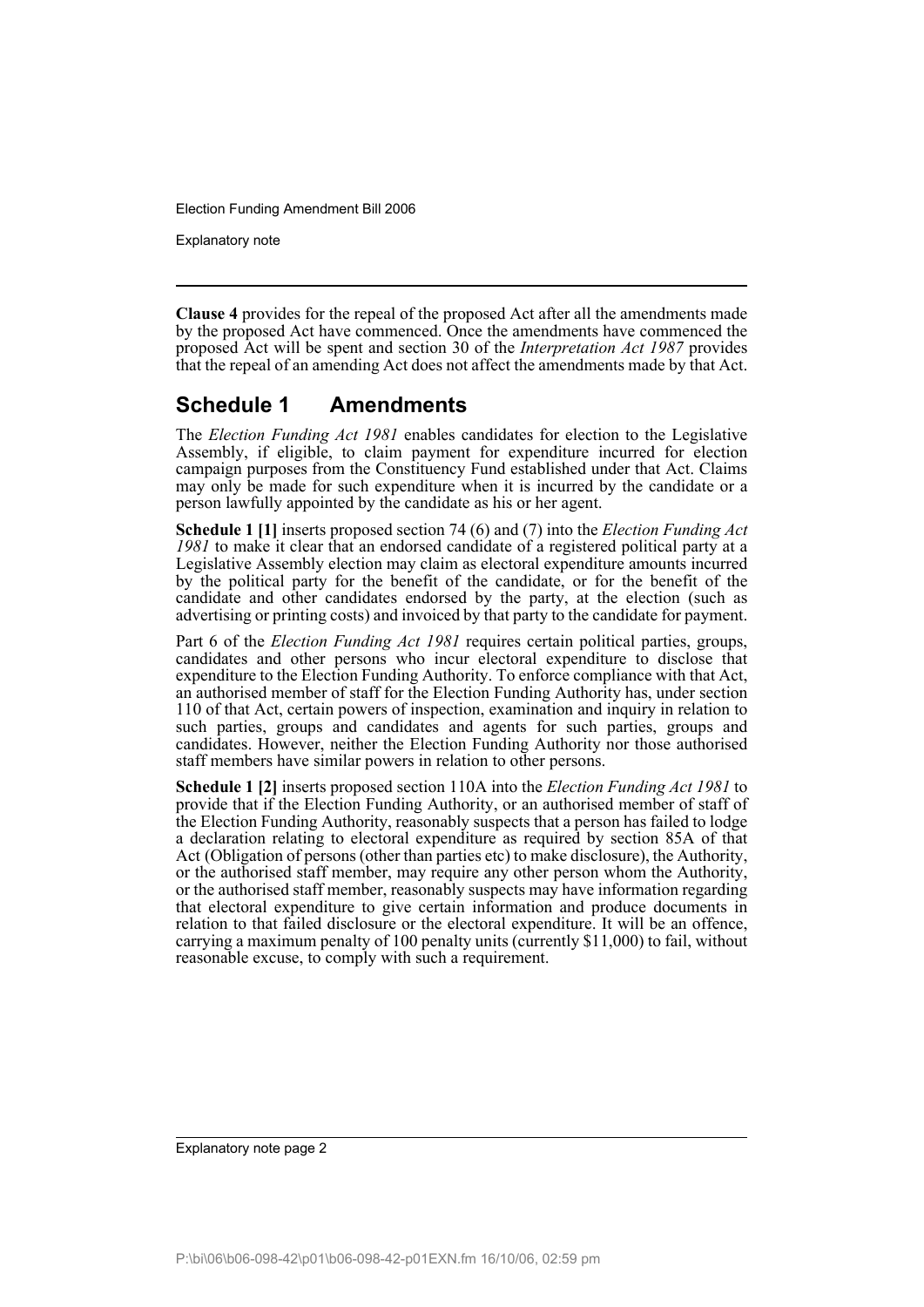First print



New South Wales

# **Election Funding Amendment Bill 2006**

## **Contents**

|   |                                              | Page                 |
|---|----------------------------------------------|----------------------|
| 1 | Name of Act                                  |                      |
|   | Commencement                                 | 2.                   |
|   | Amendment of Election Funding Act 1981 No 78 | $\mathcal{P} \equiv$ |
|   | Repeal of Act                                | $\mathcal{D}$        |
|   | Schedule 1 Amendments                        | 3                    |

b06-098-42.p01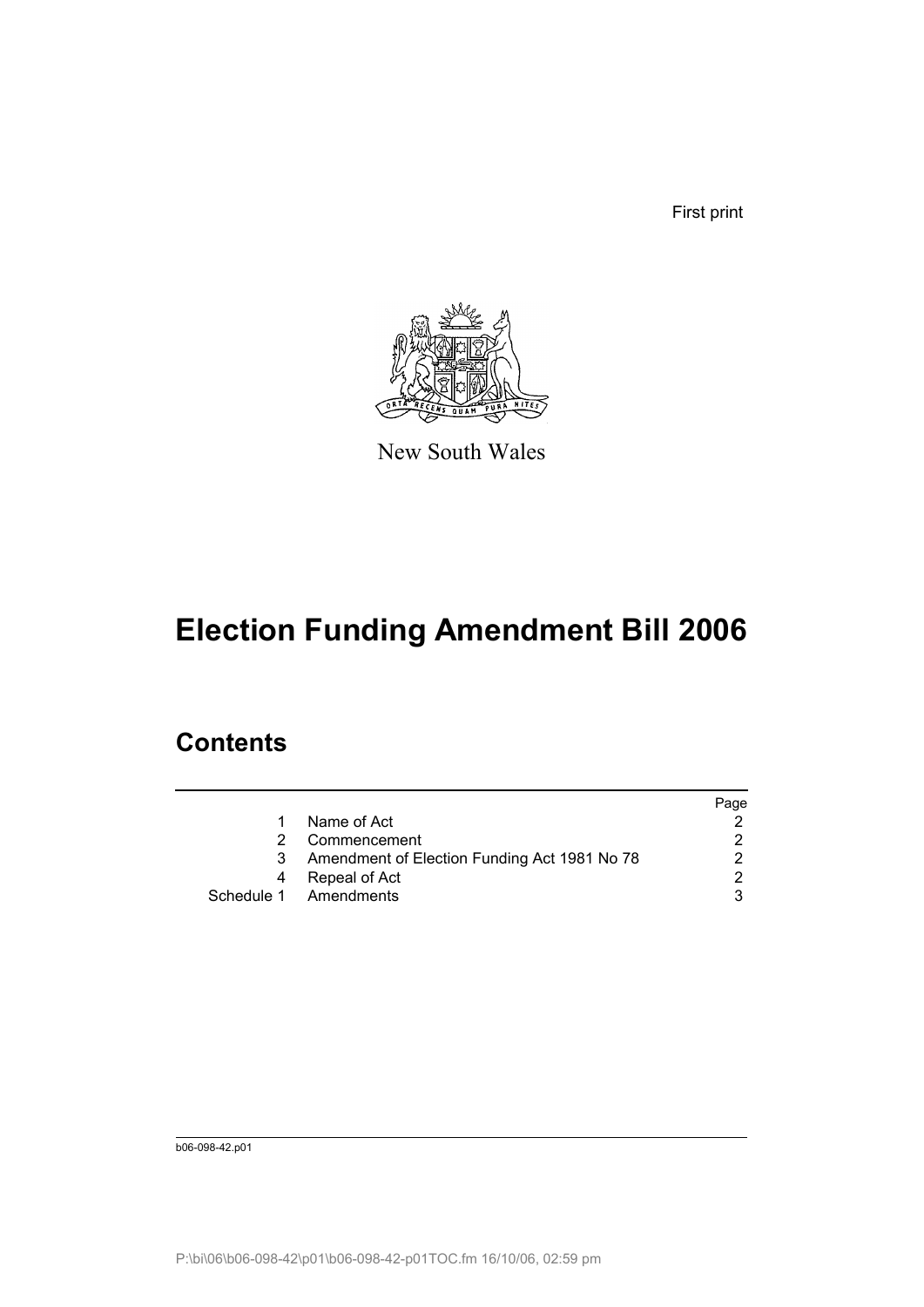Contents

Page

Contents page 2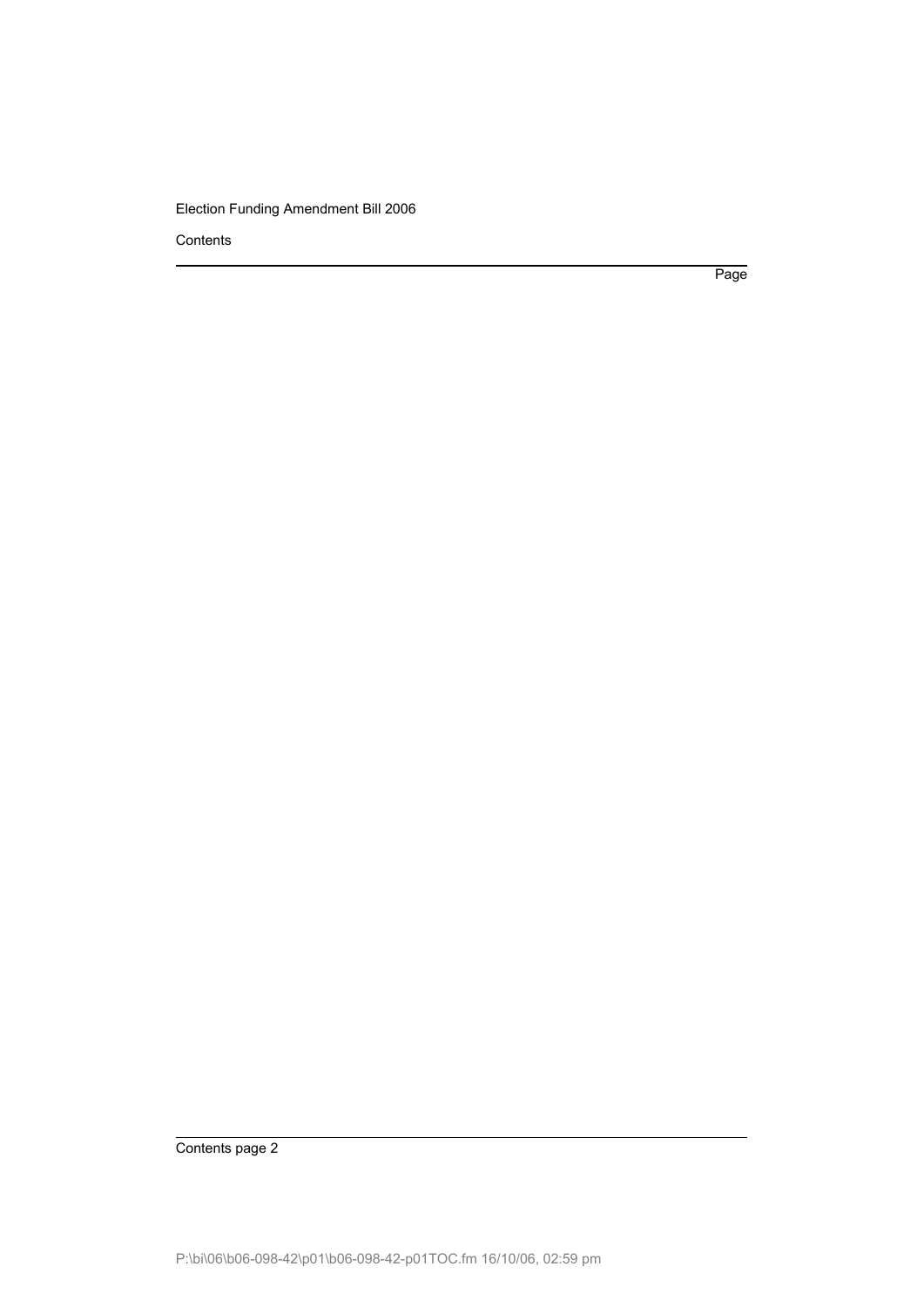

New South Wales

# **Election Funding Amendment Bill 2006**

No , 2006

#### **A Bill for**

An Act to amend the *Election Funding Act 1981* to make further provision with respect to election funding and the disclosure of electoral expenditure.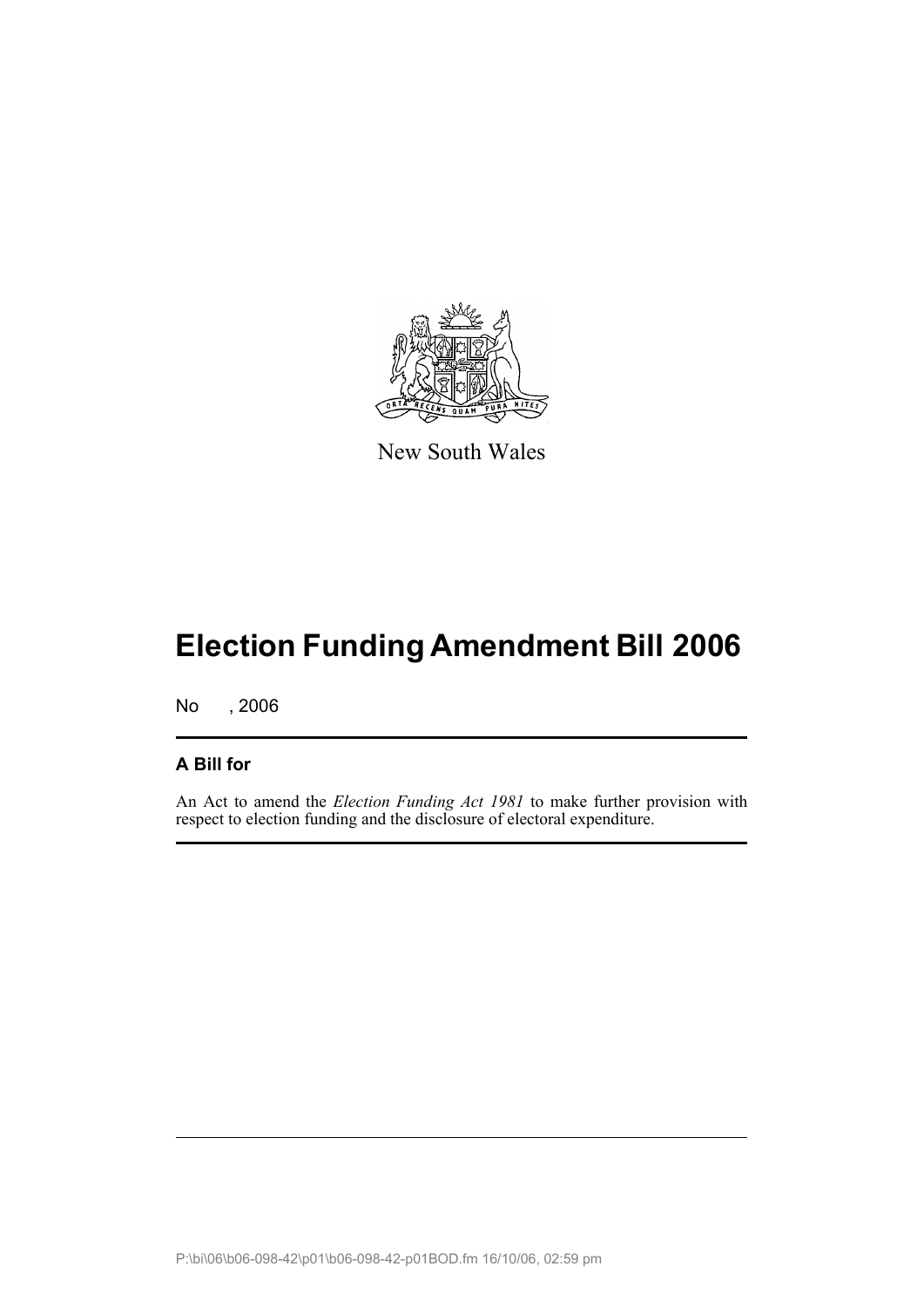<span id="page-5-3"></span><span id="page-5-2"></span><span id="page-5-1"></span><span id="page-5-0"></span>

|              |                      | The Legislature of New South Wales enacts:                                                                                                                | 1                    |
|--------------|----------------------|-----------------------------------------------------------------------------------------------------------------------------------------------------------|----------------------|
| 1            |                      | Name of Act                                                                                                                                               | 2                    |
|              |                      | This Act is the <i>Election Funding Amendment Act 2006</i> .                                                                                              | 3                    |
| $\mathbf{2}$ |                      | <b>Commencement</b>                                                                                                                                       | 4                    |
|              |                      | This Act commences on a day or days to be appointed by proclamation.                                                                                      | 5                    |
| 3            |                      | <b>Amendment of Election Funding Act 1981 No 78</b>                                                                                                       | 6                    |
|              |                      | The <i>Election Funding Act 1981</i> is amended as set out in Schedule 1.                                                                                 | 7                    |
| 4            | <b>Repeal of Act</b> |                                                                                                                                                           | 8                    |
|              | (1)                  | This Act is repealed on the day following the day on which all of the<br>provisions of this Act have commenced.                                           | 9<br>10 <sup>1</sup> |
|              | (2)                  | The repeal of this Act does not, because of the operation of section 30<br>of the <i>Interpretation Act 1987</i> , affect any amendment made by this Act. | 11<br>12             |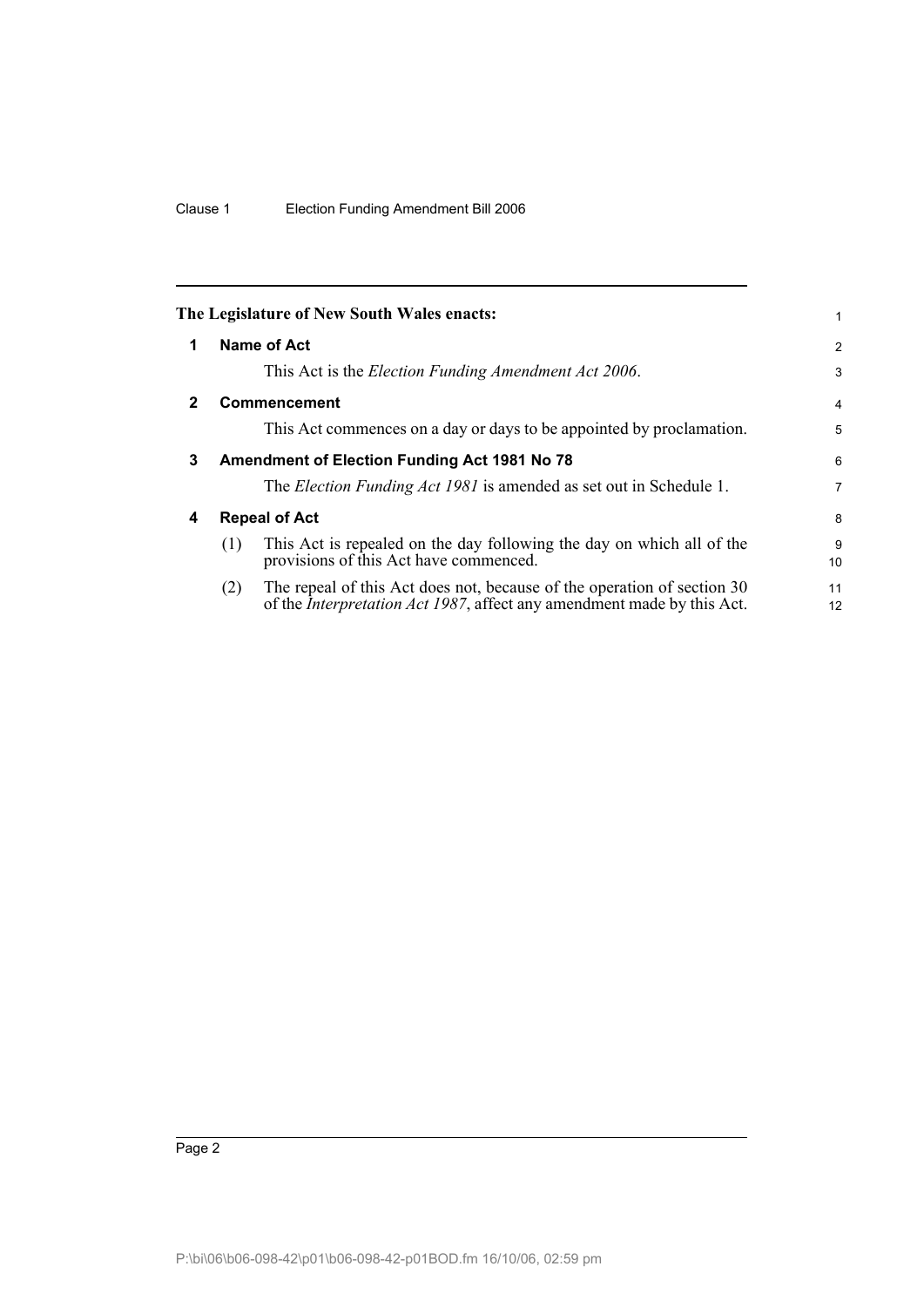Amendments Schedule 1

<span id="page-6-0"></span>

| <b>Schedule 1</b>                                                  |                                                   |                                |                           | <b>Amendments</b>                                                                                                                                                                                                                                                                                                                                                                                                                                                                                       | $\mathbf{1}$                                 |  |  |
|--------------------------------------------------------------------|---------------------------------------------------|--------------------------------|---------------------------|---------------------------------------------------------------------------------------------------------------------------------------------------------------------------------------------------------------------------------------------------------------------------------------------------------------------------------------------------------------------------------------------------------------------------------------------------------------------------------------------------------|----------------------------------------------|--|--|
|                                                                    |                                                   |                                |                           | (Section 3)                                                                                                                                                                                                                                                                                                                                                                                                                                                                                             | 2                                            |  |  |
| [1]                                                                | Section 74 Claims for, and approvals of, payments |                                |                           |                                                                                                                                                                                                                                                                                                                                                                                                                                                                                                         |                                              |  |  |
|                                                                    |                                                   | Insert after section $74(5)$ : |                           |                                                                                                                                                                                                                                                                                                                                                                                                                                                                                                         |                                              |  |  |
|                                                                    |                                                   | (6)                            |                           | For the purposes of subsection $(2)$ (b), an amount of expenditure<br>incurred for election campaign purposes by a candidate for<br>election to the Assembly includes, if the candidate is the endorsed<br>candidate of a registered party, any amount of electoral<br>expenditure that is:                                                                                                                                                                                                             |                                              |  |  |
|                                                                    |                                                   |                                | (a)                       | incurred by that party for the benefit of the candidate or for<br>the benefit of the candidate and other candidates endorsed<br>by the party at the election, and                                                                                                                                                                                                                                                                                                                                       | 10<br>11<br>12                               |  |  |
|                                                                    |                                                   |                                | (b)                       | invoiced by that party to the candidate for payment.                                                                                                                                                                                                                                                                                                                                                                                                                                                    | 13                                           |  |  |
|                                                                    |                                                   | (7)                            |                           | For the purposes of subsection $(6)$ , a payment is to be made under<br>this Part even if:                                                                                                                                                                                                                                                                                                                                                                                                              | 14<br>15                                     |  |  |
|                                                                    |                                                   |                                | (a)                       | the electoral expenditure incurred by the registered party<br>was not incurred as an agent for the candidate, and                                                                                                                                                                                                                                                                                                                                                                                       | 16<br>17                                     |  |  |
|                                                                    |                                                   |                                | (b)                       | the candidate had no legal liability to pay to the party the<br>amount of electoral expenditure invoiced.                                                                                                                                                                                                                                                                                                                                                                                               | 18<br>19                                     |  |  |
| $[2]$                                                              |                                                   | <b>Section 110A</b>            |                           |                                                                                                                                                                                                                                                                                                                                                                                                                                                                                                         | 20                                           |  |  |
|                                                                    |                                                   |                                | Insert after section 110: |                                                                                                                                                                                                                                                                                                                                                                                                                                                                                                         | 21                                           |  |  |
| 110A<br>Power to demand information regarding failures to disclose |                                                   |                                |                           | 22                                                                                                                                                                                                                                                                                                                                                                                                                                                                                                      |                                              |  |  |
|                                                                    |                                                   | (1)                            |                           | If the Authority, or a member of staff of the Authority authorised<br>by it for the purposes of this section, reasonably suspects that a<br>person has failed to lodge a declaration relating to electoral<br>expenditure as required by section 85A, the Authority, or the<br>authorised staff member, may, by notice in writing, require any<br>other person whom the Authority, or the authorised staff member,<br>reasonably suspects may have information regarding that<br>electoral expenditure: | 23<br>24<br>25<br>26<br>27<br>28<br>29<br>30 |  |  |
|                                                                    |                                                   |                                | (a)                       | to state the name and address of the person who it is<br>suspected failed to lodge the declaration, or                                                                                                                                                                                                                                                                                                                                                                                                  | 31<br>32                                     |  |  |
|                                                                    |                                                   |                                | (b)                       | to furnish such other information in connection with the<br>electoral expenditure as the Authority, or the authorised<br>staff member, may reasonably require, or                                                                                                                                                                                                                                                                                                                                       | 33<br>34<br>35                               |  |  |

Page 3